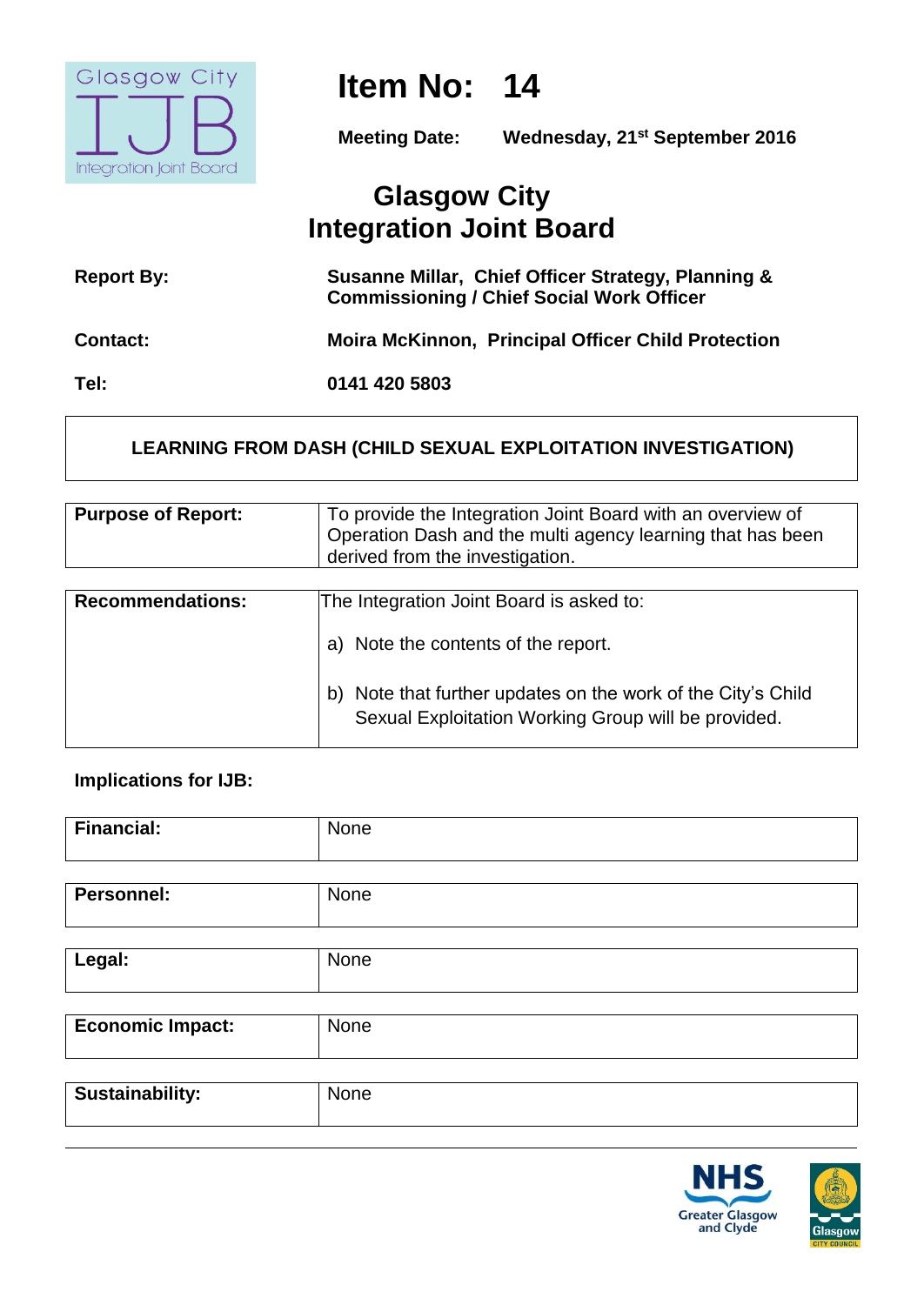| <b>Sustainable Procurement</b> | None |
|--------------------------------|------|
| and Article 19:                |      |

| <b>Equalities:</b> | None |
|--------------------|------|
|                    |      |

| <b>Risk Implications:</b>                               |                                                                      |
|---------------------------------------------------------|----------------------------------------------------------------------|
|                                                         |                                                                      |
| <b>Implications for Glasgow</b><br><b>City Council:</b> | The key findings will impact positively on practice<br>developments. |

| <b>Implications for NHS</b>                       | The key findings will impact positively on practice |
|---------------------------------------------------|-----------------------------------------------------|
| <b>Greater Glasgow &amp; Clyde:</b> developments. |                                                     |

| <b>Direction Required to</b>    | Direction to:                                                         |  |
|---------------------------------|-----------------------------------------------------------------------|--|
| <b>Council, Health Board or</b> | 1. No Direction Required                                              |  |
| <b>Both</b>                     | <b>Glasgow City Council</b>                                           |  |
|                                 | 3. NHS Greater Glasgow & Clyde                                        |  |
|                                 | <b>Glasgow City Council and NHS Greater Glasgow &amp; Clyde</b><br>4. |  |

#### **1 Purpose of Report**

- 1.1 This report has been prepared to highlight the joint learning that has been identified during Operation Dash, and how it has been used to inform current practice in relation to child sexual abuse and exploitation within the City.
- 1.2 At the conclusion of the investigation a learning event was set up with the key professionals who had been involved in the Operation. It was important that the significant learning was fully captured in order that this could inform and influence future practice in the area of child sexual exploitation both within the City but more widely across other partner authorities.
- 1.3 The report was jointly prepared by Social Work Services and Police Scotland.

#### **2 Background**

2.1 Operation Dash commenced in February 2013 led by Strathclyde Police (now Police Scotland) in conjunction with social work services and partner agencies and involved twelve local authority areas. Glasgow had 84 children and young people identified in operation, ranging in ages, the youngest being 10 years old and the oldest being 21 years of age. The majority of children were known to services and had active social work involvement, although there were a small number of children who were not known and who were the victims of serious sexual crimes perpetrated by adult males.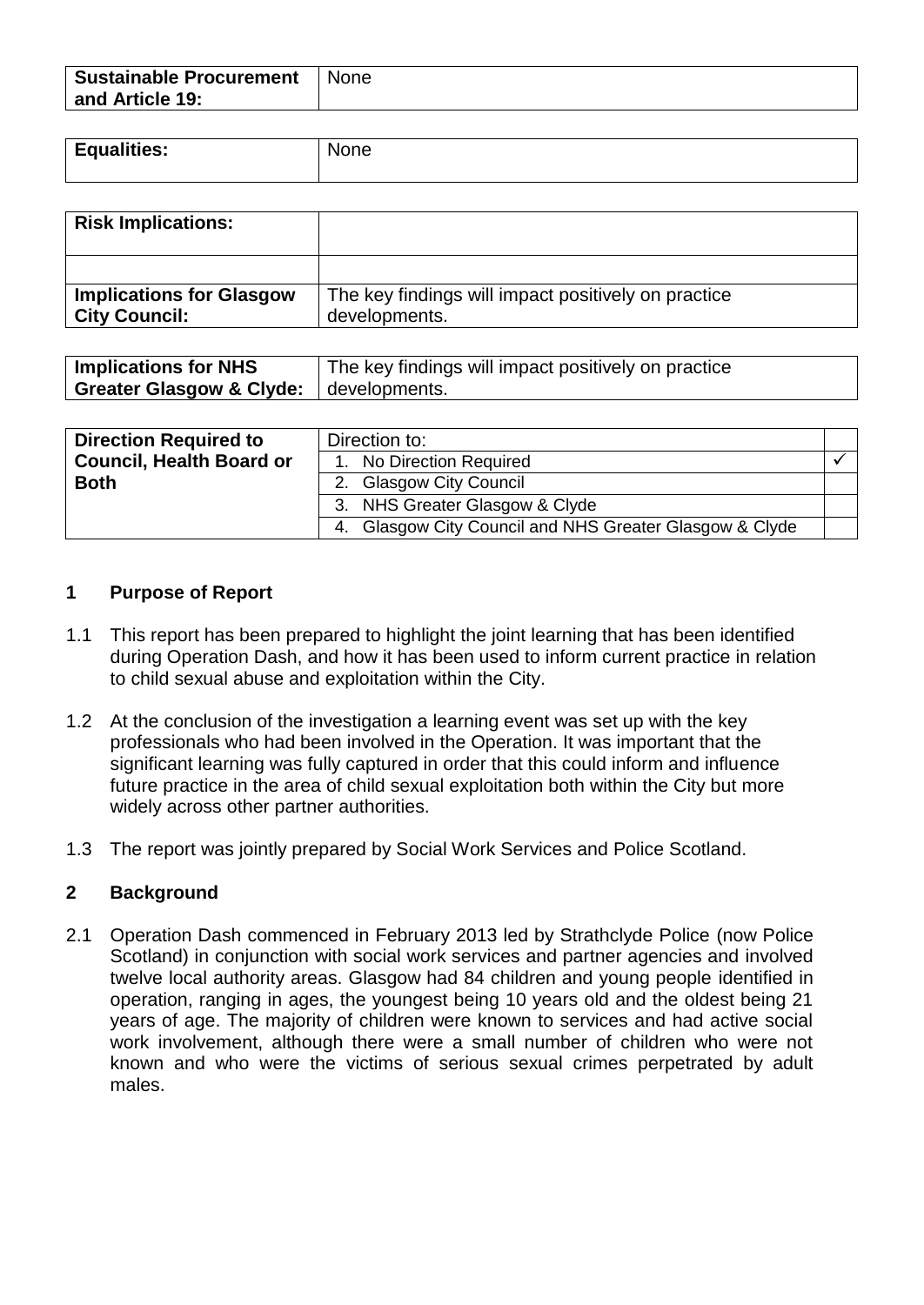- 2.2 The police investigation resulted in a total of **28** reports submitted to the Crown Office and Procurator Fiscal Service in relation to **27** individuals across the investigation. All of these individuals were male and overall the majority of suspects were assessed to be 16 to 25 years of age. Glasgow had 14 suspects who were known to Glasgow Social Work Services. There are still Court proceedings ongoing relative to the Operation Dash.
- 2.3 Operation Dash was supported by a dedicated police team, the social work child protection team, young women's service and criminal justice services in addition to health, education representation and Barnardos.

# **3 Key Learning**

- 3.1 The report identifies a number strengths within the organisation and implementation of the investigation including:
	- The positive impact and role of the dedicated police team
	- The multi-agency operational group which met on a regular basis to share information and agree process of investigation
	- The establishment of screening meetings which reviewed all children identified
	- Development of tools to support and assist identification and assessment
	- The use of Child Sexual Exploitation multi agency chronologies
	- A review of joint investigation interviews and the development of additional Child Sexual Exploitation guidance for staff undertaking joint investigative interviews
	- Strong working relationship with the procurator fiscal from the outset
	- Development of 'young perpetrator' meetings as some of the young males had been previously in the care of social work and the council had a corporate parenting responsibility
	- An increased awareness of Child Sexual Exploitation across agencies within the city
	- Police intelligence was central to understanding the city wide connections
	- An awareness of the links between Child Sexual Exploitation and internal trafficking
- 3.1 The report also identifies future challenges for agencies in delivering services for vulnerable, high risk young people, including:
	- The co-ordination of such large scale investigations is time intensive and practitioner intensive and requires commitment from all services
	- The role of children's residential services is crucial and it was recognised that they need to be involved from the outset where concerns are identified
	- Practitioner roles and responsibilities and the use of child protection and vulnerable young person's procedures to manage the protection plan
	- The ability of services at a local level to replicate best practice the importance of working at the young person's pace was central to Operation Dash, but this requires patience, time commitment and space for staff to build up working relationships